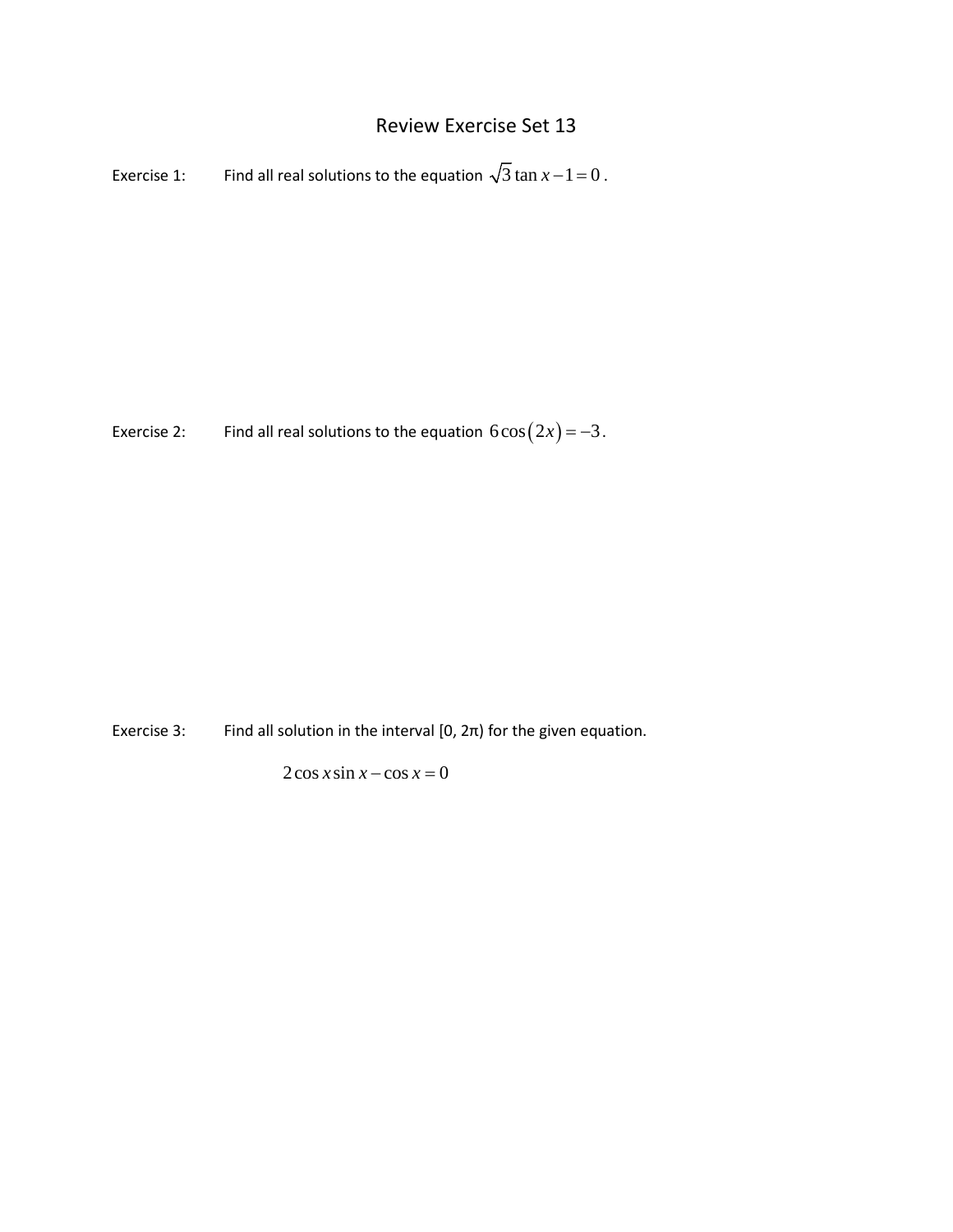Exercise 4: Find all solution in the interval  $[0, 2\pi)$  for the given equation.

 $2\sin^2 x + 7\sin x = 4$ 

Exercise 5: Find all solution in the interval  $[0, 2\pi)$  for the given equation.

 $\cos(2x) + 2\sin^2 x - 3\sin x = 0$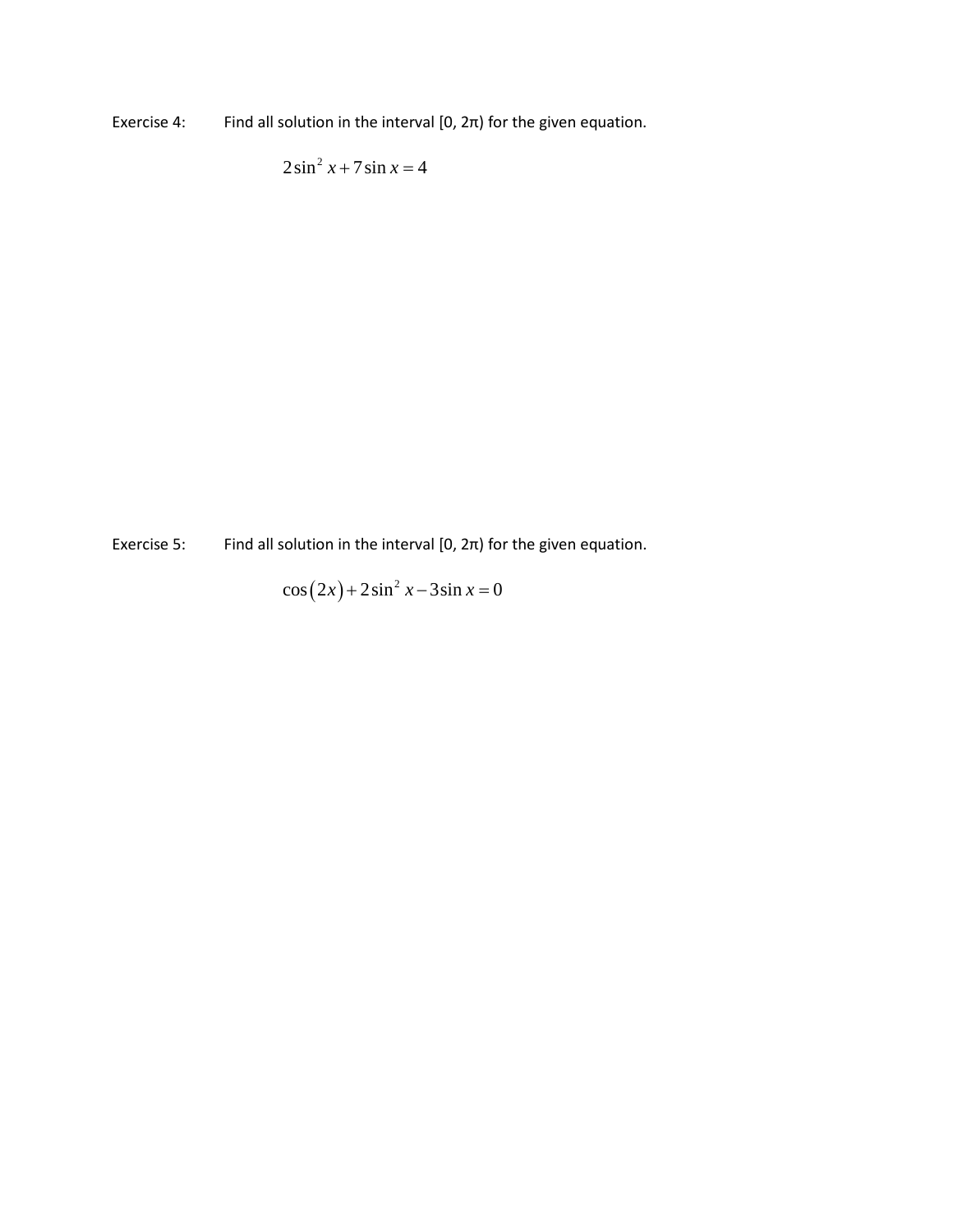## Review Exercise Set 13 Answer Key

Exercise 1: Find all real solutions to the equation  $\sqrt{3} \tan x - 1 = 0$ .

Isolate the function on one side of the equation

$$
\sqrt{3} \tan x - 1 = 0
$$
  

$$
\sqrt{3} \tan x = 1
$$
  

$$
\tan x = \frac{1}{\sqrt{3}}
$$
  

$$
\tan x = \frac{\sqrt{3}}{3}
$$

Identify the quadrants for the solutions on the interval of  $[0, \pi)$ 

tangent is positive in quadrant I

Solve for x

$$
x = \frac{\pi}{6}
$$

Add nπ to the value of x

$$
x = \frac{\pi}{6} + n\pi
$$

Exercise 2: Find all real solutions to the equation  $6\cos(2x) = -3$ .

Isolate the function on one side of the equation

$$
6\cos(2x) = -3
$$

$$
\cos(2x) = -\frac{1}{2}
$$

Identify the quadrants for the solutions on the interval of  $[0, 2\pi)$ 

cosine is negative in quadrants II and III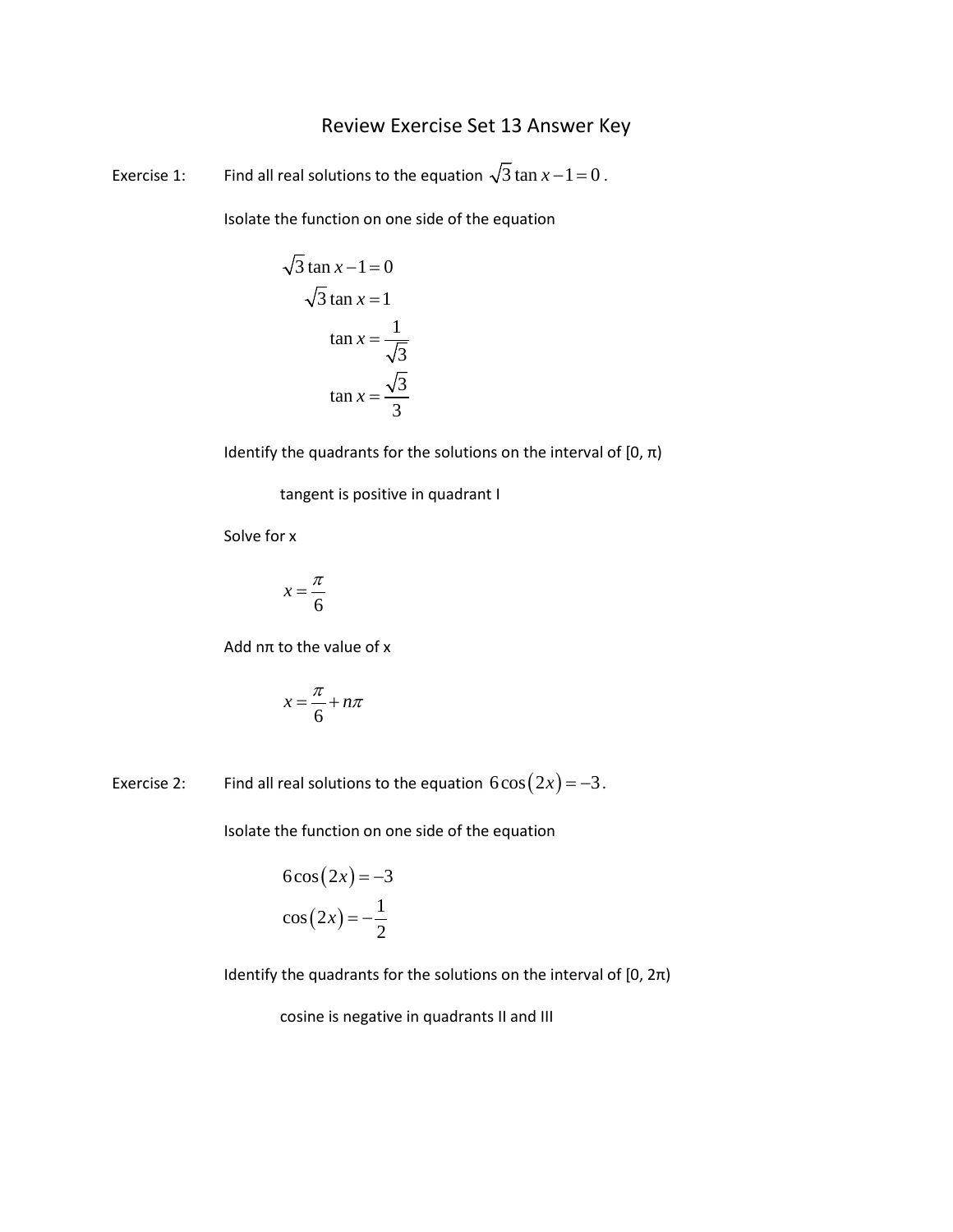Exercise 2 (Continued):

Solve for the angle 2x

$$
\cos\frac{\pi}{3} = \frac{1}{2} \text{ so}
$$
  
2x =  $\pi - \frac{\pi}{3} = \frac{2\pi}{3}$  (quadrant II) and  
2x =  $\pi + \frac{\pi}{3} = \frac{4\pi}{3}$  (quadrant III)

Add 2nπ to the angle and solve for x

$$
2x = \frac{2\pi}{3} + 2n\pi
$$
  
and  

$$
x = \frac{\pi}{3} + n\pi
$$
  
and  

$$
x = \frac{2\pi}{3} + n\pi
$$

Exercise 3: Find all solution in the interval  $[0, 2\pi)$  for the given equation.

 $2\cos x \sin x - \cos x = 0$ 

Factor the left side of the equation

$$
\cos x (2\sin x - 1) = 0
$$

Set each factor equal to zero

$$
\cos x = 0
$$
  
 
$$
x = \frac{\pi}{2} \text{ and } \frac{3\pi}{2} \qquad \text{and} \qquad \qquad \sin x = \frac{1}{2}
$$
  
 
$$
x = \frac{\pi}{6} \text{ and } \frac{5\pi}{6}
$$

The solutions are  $x = \frac{\pi}{6}, \frac{\pi}{2}, \frac{5\pi}{6},$  and  $\frac{3\pi}{2}$ .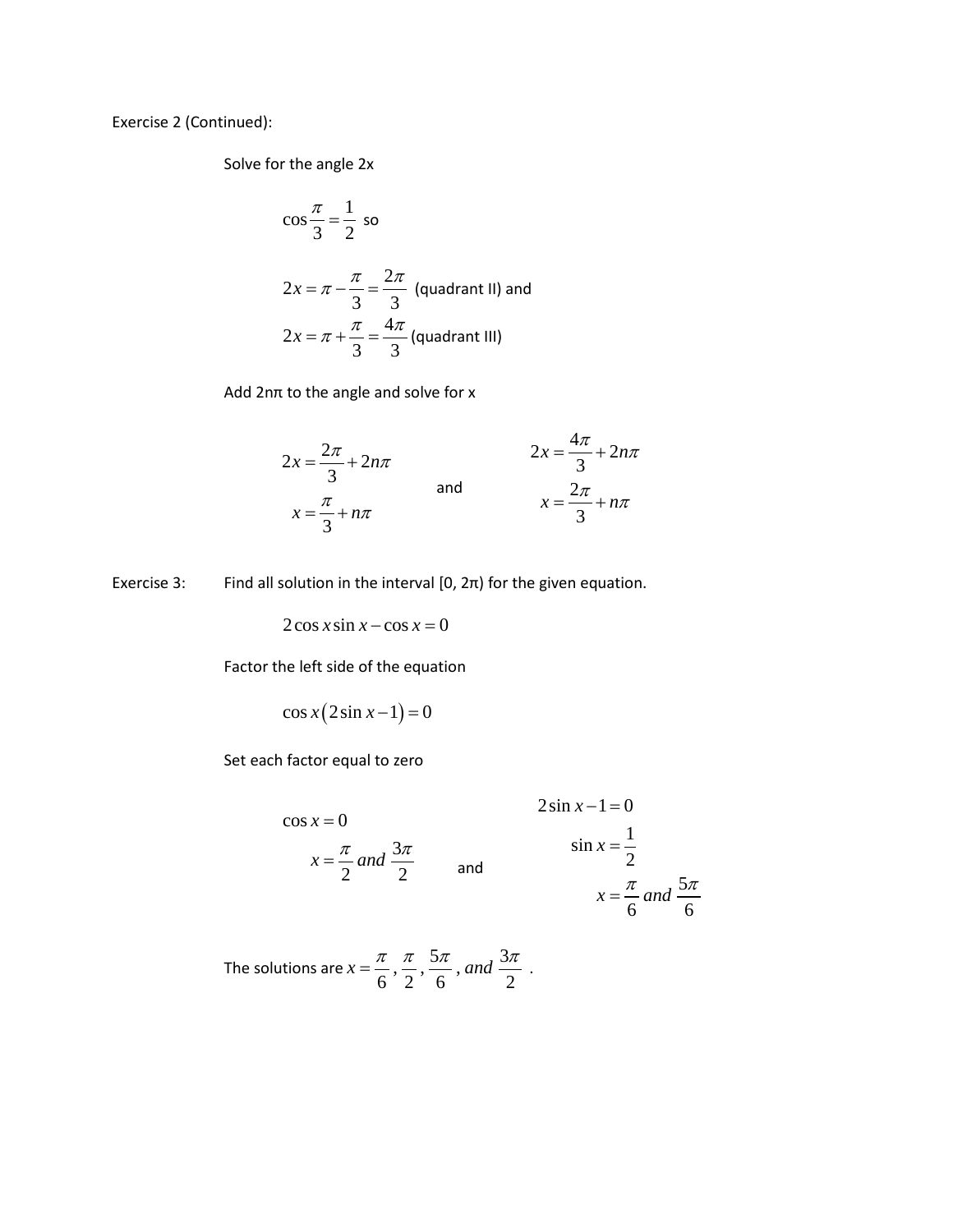Exercise 4: Find all solution in the interval  $[0, 2\pi)$  for the given equation.

$$
2\sin^2 x + 7\sin x = 4
$$

Group all terms on the left side

$$
2\sin^2 x + 7\sin x - 4 = 0
$$

Let u represent the trigonometric function sin x

 $u = \sin x$ 

$$
2u^2 + 7u - 4 = 0
$$

Factor the quadratic equation

$$
(2u-1)(u+4)=0
$$

Solve for u

$$
2u - 1 = 0 \n u = \frac{1}{2} \qquad \text{or} \qquad \qquad u + 4 = 0 \n u = -4
$$

Substitute the sine function back in for u

$$
\sin x = \frac{1}{2} \quad or \quad \sin x = -4
$$

sin x must be between -1 and 1 so sin  $x = -4$  has no solution

Solve for x

$$
\sin x = \frac{1}{2}
$$

$$
x = \frac{\pi}{6} \text{ or } \frac{5\pi}{6}
$$

The solutions are  $\frac{\pi}{6}$  or  $\frac{5}{6}$ 6 6  $\frac{\pi}{\epsilon}$  or  $\frac{5\pi}{\epsilon}$ .